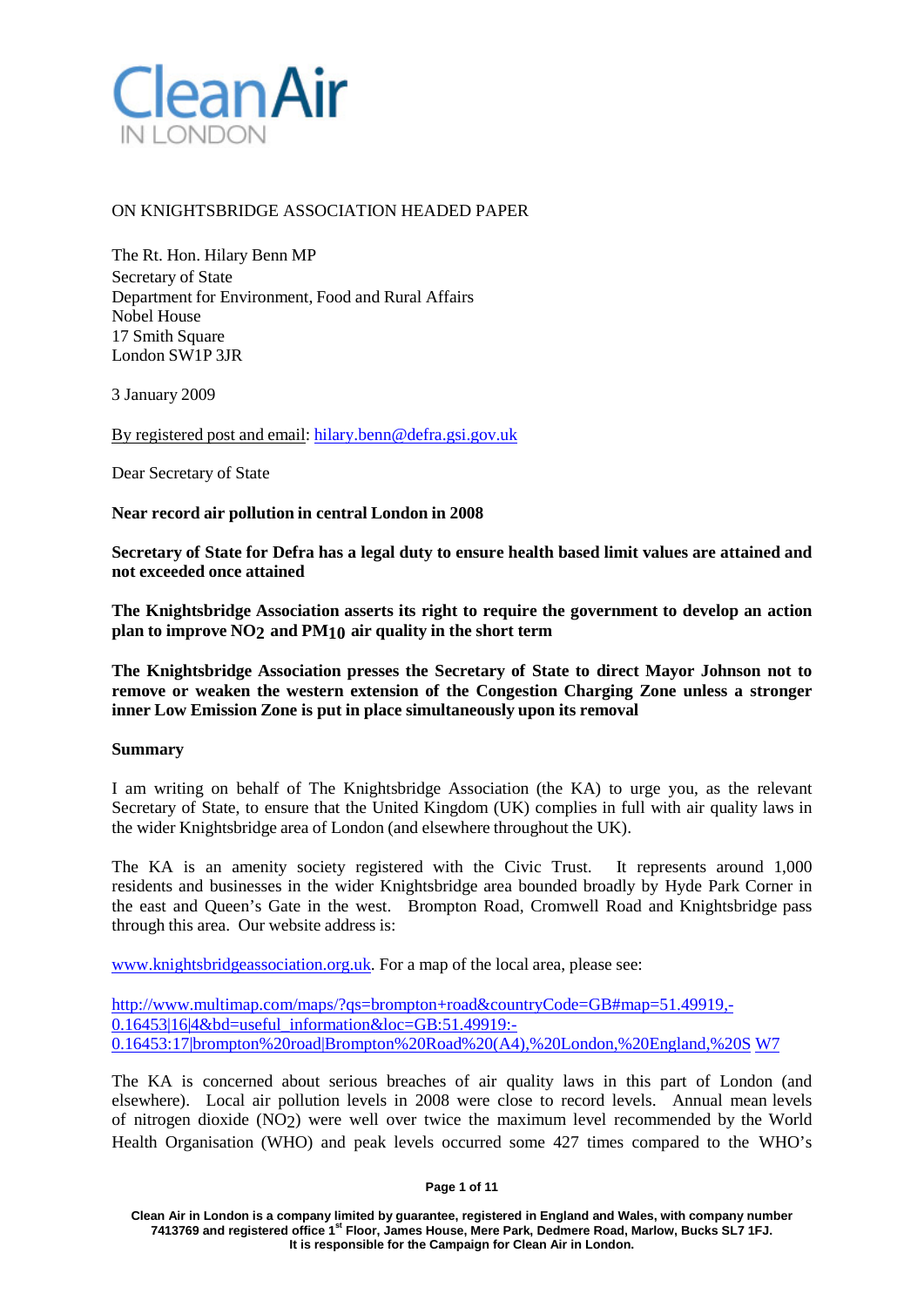

maximum recommended frequency of 18 times. The KA estimates that annual average levels of particulate matter (PM<sub>10</sub>) in this area exceeded 40 micrograms per cubic metre ( $\mu$ g/m<sup>3</sup>) and may have approached 50  $\mu$ g/m<sup>3</sup>. The WHO has stated that there is no safe level for exposure to particulate matter. This situation is clearly unsustainable and unacceptable.

European Union (EU) air quality laws required annual average levels of PM10 air quality to attain

 $40 \text{ μg/m}^3$  from 1 January 2005 and for that level not to be exceeded once attained. These laws were transposed into UK law in the Air Quality Standards Regulations 2007 (AQSR 2007). These Regulations impose *inter alia* a statutory duty on you, as the relevant Secretary of State, to develop action plans to improve air quality in the short term. This duty was reaffirmed and clarified recently in a preliminary Judgement by the European Court of Justice (ECJ). The KA is hereby notifying you that it respectfully requests and requires in respect of the wider Knightsbridge area that you as Secretary of State: (i) prepare and implement urgently an action plan that is capable of reducing to a minimum the risk that the limit values for NO<sub>2</sub> and PM<sub>10</sub> will be exceeded and of ensuring a gradual return to a level below those limit values; and (ii) at least maintain air quality (where limit values have already been met), and otherwise comply in full with relevant air quality laws. Please note that the requirement that limit values must not be exceeded once attained is an absolute legal requirement.

The KA is concerned further that decisions may be taken by the Mayor of London and/or others during 2009 or subsequently which would adversely and illegally impact air quality in this area e.g. the possible removal or weakening of the western extension of the Congestion Charging Zone (the WEZ). In the KA's carefully considered view, such a decision would *inter alia* worsen air quality where it has attained limit values for PM<sub>10</sub> and thereby breach air quality laws unless at least directly offsetting measures were put in place simultaneously upon its removal. These measures might include dynamic road pricing (such as 'tag and beacon') and/or one or more inner Low Emission Zones (which will be needed anyway to ensure that air quality laws are complied with cost effectively). Please therefore issue 'directions' as necessary to the Mayor of London and/or others to ensure that relevant air quality laws are complied with fully.

The KA hopes, if you respond positively and energetically to this letter in respect of the wider Knightsbridge area and/or London as a whole, that its actions may set a valuable precedent and encourage other community groups in London (and elsewhere) to seek improvements in local air quality and reductions in air pollution generally.

## **Serious breaches of air quality laws in the Knightsbridge area**

As you know, in order to protect public health, legally binding limit values were due to be met for PM<sub>10</sub> by January 2005 and are due to be met for NO<sub>2</sub> by January 2010.

From a legal perspective, the KA was particularly concerned therefore to see maps which show that the government still expects the peak/exceedances limit value for PM10 to be being breached in Brompton Road and Knightsbridge in 2011 i.e. even though this date is the final deadline for compliance with these limit values if the UK obtains a time extension for compliance (which it may not). This would be more than six years after these limit values were due to be attained. Furthermore, new air quality laws will require NO<sub>2</sub> levels to be reduced by more than one-third in the next 12 months (even if the UK obtains a time extension beyond January 2010 which it

**Page 2 of 11**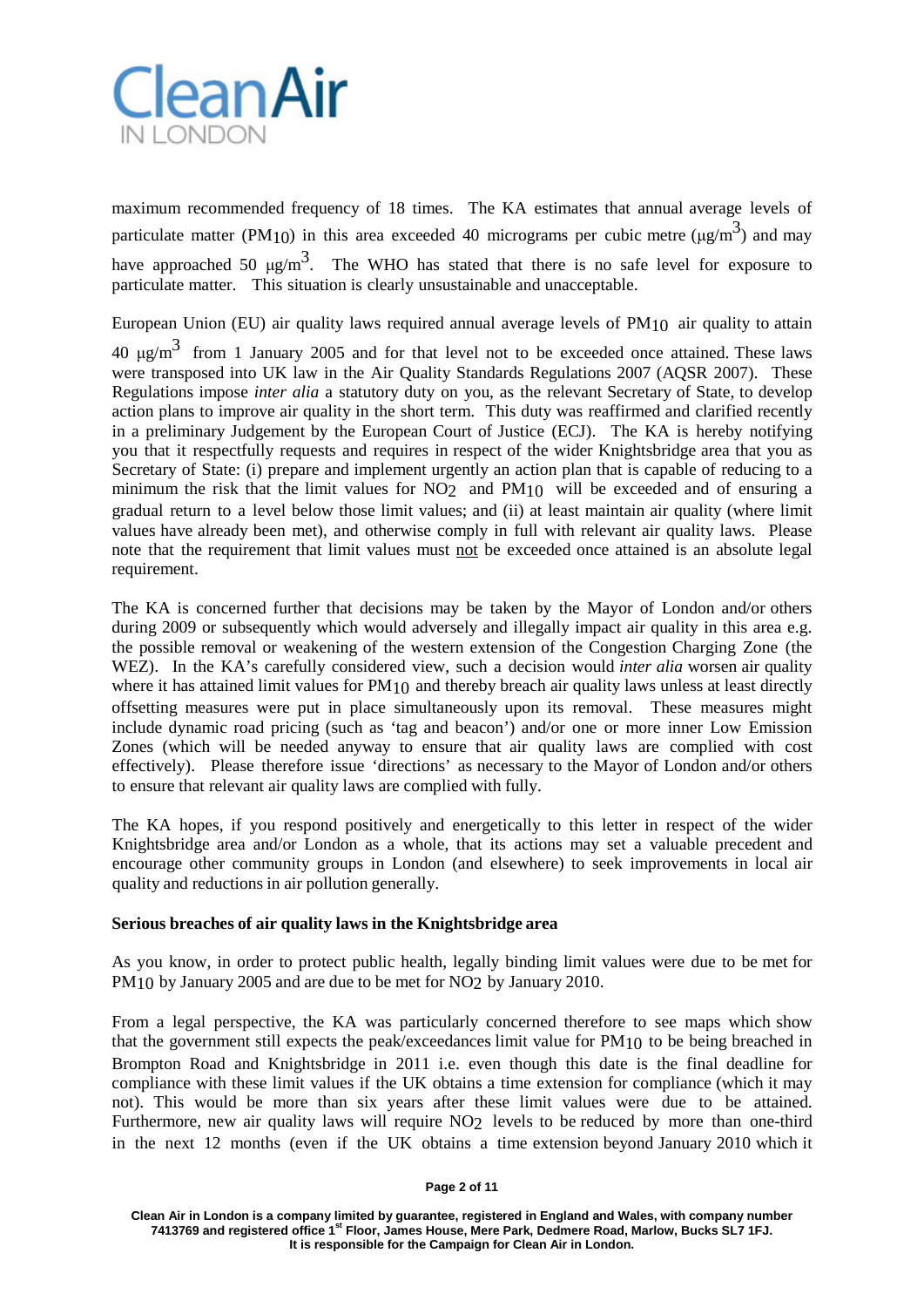

may not).

From a health perspective, in 2008, annual average NO2 air pollution in Marylebone Road, Kings Road and Brompton Road was well over double the WHO's maximum recommended level with peak levels occurring between six and 24 times more often than the WHO's maximum recommended frequency for an hour of exposure. Full details of these monitoring sites can be found on the excellent London Air Quality Network (LAQN) (http://www.londonair.org.uk). Clearly, such levels of air pollution are totally unacceptable.

Air pollution in Brompton Road in 2008 was close to the highest levels recorded since regular monitoring began here. According to the LAQN, the annual mean level of NO2 in 2008 was 91 μg/m<sup>3</sup> (compared to the highest recorded peak of 95 μg/m<sup>3</sup> in 2006 and the lowest level of 83 μg/m<sup>3</sup> when regular monitoring began in 2001). Hourly maximum recommended exposure levels for NO<sub>2</sub> were exceeded on 427 occasions in 2008 (compared with the previous peak of 440 exceedances in 2007 and (again) the lowest recorded of 97 exceedances when monitoring began in 2001). These compare with WHO standards, backed by EU and UK laws, of 40  $\mu$ g/m<sup>3</sup> and 18 exceedances respectively.

You will be aware that London has the highest annual mean level of NO<sub>2</sub> of any capital city in western or eastern Europe. See: [http://www.urbanaudit.org/rank.aspx.](http://www.urbanaudit.org/rank.aspx)

In order to estimate levels of PM10 in Brompton Road, the KA has compared monitored levels of NO2 and PM10 in Cromwell Road with monitored levels of NO2 in Brompton Road.

|                         | 2005                                 |                           | 2006                                 |                                                                                                                                                                                                                                                                                                                                    | 2007                                 |                           | 2008                                 |                           |
|-------------------------|--------------------------------------|---------------------------|--------------------------------------|------------------------------------------------------------------------------------------------------------------------------------------------------------------------------------------------------------------------------------------------------------------------------------------------------------------------------------|--------------------------------------|---------------------------|--------------------------------------|---------------------------|
|                         | Annual<br>average<br>NO <sub>2</sub> | Annual<br>average<br>PM10 | Annual<br>average<br>NO <sub>2</sub> | Annual<br>average<br>PM10<br>$\begin{bmatrix} \mu g/m^3 \end{bmatrix}$ $\begin{bmatrix} \mu g/m^3 \end{bmatrix}$ $\begin{bmatrix} \mu g/m^3 \end{bmatrix}$ $\begin{bmatrix} \mu g/m^3 \end{bmatrix}$ $\begin{bmatrix} \mu g/m^3 \end{bmatrix}$ $\begin{bmatrix} \mu g/m^3 \end{bmatrix}$ $\begin{bmatrix} \mu g/m^3 \end{bmatrix}$ | Annual<br>average<br>NO <sub>2</sub> | Annual<br>average<br>PM10 | Annual<br>average<br>NO <sub>2</sub> | Annual<br>average<br>PM10 |
| <b>Brompton</b><br>Road | 93                                   |                           | 95                                   |                                                                                                                                                                                                                                                                                                                                    | 94                                   |                           | 91                                   |                           |
| Cromwell<br>Road        | 79                                   | 36                        | 83                                   | 40                                                                                                                                                                                                                                                                                                                                 | 71                                   | 35                        | 59                                   | 32                        |

Such an approach is reasonable since Cromwell Road becomes Brompton Road (and vice versa) with a similar mix of road traffic and other pollution sources. This analysis indicates that actual levels of PM<sub>10</sub> in Brompton Road were between 41.5  $\mu$ g/m<sup>3</sup> and 49.5  $\mu$ g/m<sup>3</sup> in 2008. This compares with the legally binding limit value of 40  $\mu$ g/m<sup>3</sup>. See respectively:

## Brompton Road in 2008:

<http://www.londonair.org.uk/london/asp/publicstats.asp?region=0&site=KC3&bulletin=hourl> y&la\_id=&statyear=2008&postcode=

Cromwell Road in 2008:

**Page 3 of 11**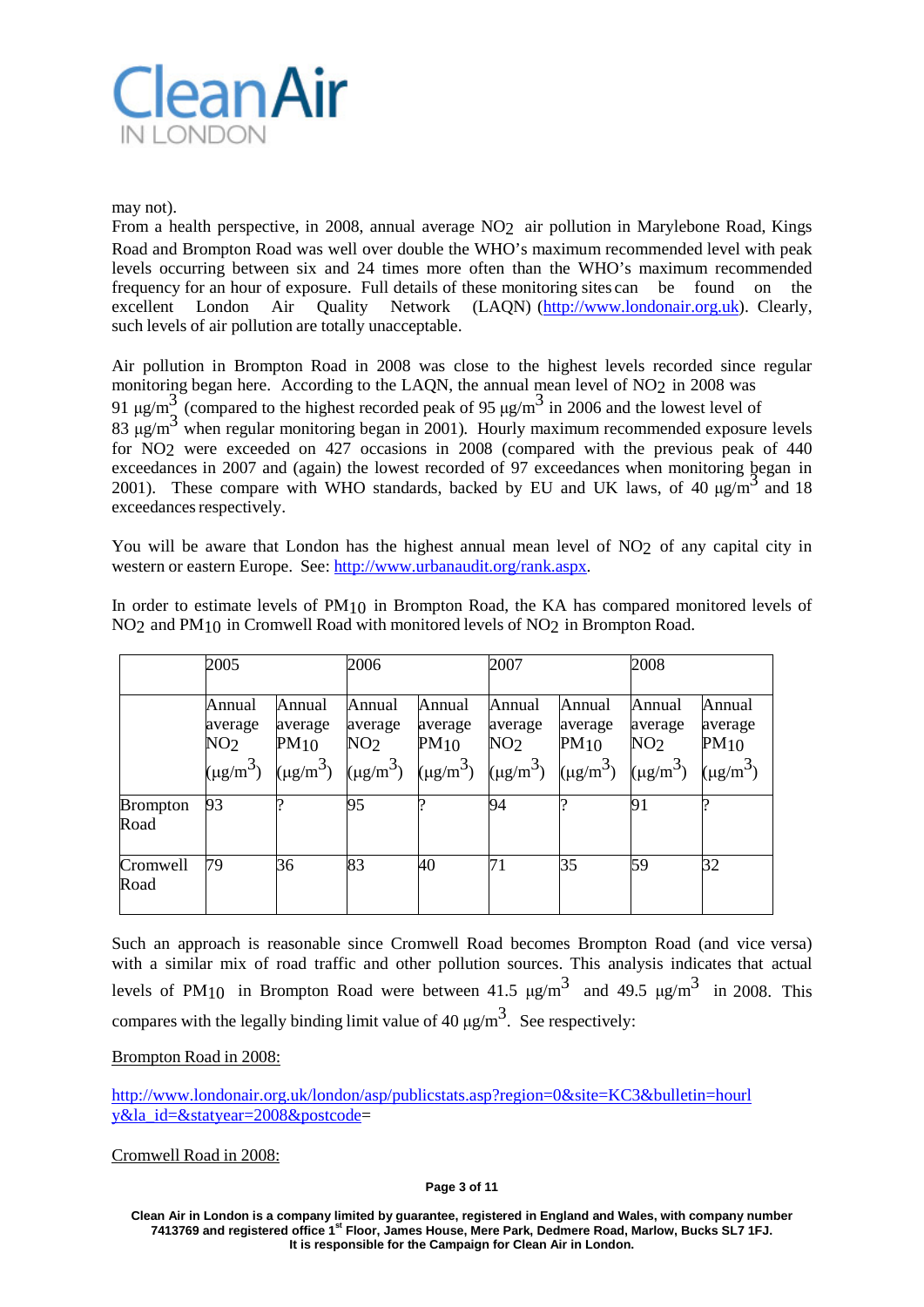

<http://www.londonair.org.uk/london/asp/publicstats.asp?region=0&bulletin=hourly&site=KC> 2&postcode=&statyear=2008&mapview=all&objective=All

Two points are clear from these facts and this analysis. First, monitored levels of annual average and peak PM10 in Cromwell Road dropped below the limit values in 2007 and 2008 i.e. after the WEZ was introduced (in February 2007). Second, somewhere between the Natural History Museum and the north end of Sloane Street, annual average levels of PM10 attained the limit value for PM10

of 40  $\mu$ g/m<sup>3</sup> in 2008 before rising towards the north end of Sloane Street.

Please note separately that the expected initial benefit from the current Low Emission Zone will have been reduced by the approach to enforcement.

The government will surely accept therefore that both the annual average and peak limit values for PM10 were breached in 2008 at some point between the Natural History Museum and the north end of Sloane Street. There are two consequences of this fact. First, air quality laws are being broken in this area and second, air pollution must not exceed the limit values for PM10 where it has now been attained.

## **Council Directive 96/62/EC and The Air Quality Standards Regulations 2007**

Air quality laws, based on WHO recommendations, have been put in place to protect public health. Details of the general legal framework, which is intended to achieve minimum standards of public health across the EU (while treating all countries equally), can be found at:

<http://ec.europa.eu/environment/air/legis.htm>

The EU laws are required to be transposed into UK law. Recently, the Air Quality Standards Regulations 2007 (AQSR 2007 or the Regulations), which entered into force on 15 February 2007, designate the Secretary of State as the competent authority for the purposes of article 3 (implementation and responsibilities) of the EU's Council Directive 96/62/EC (the Framework Directive). See respectively:

## AQSR 2007:

[http://www.opsi.gov.uk/si/si2007/uksi\\_20070064\\_en\\_1](http://www.opsi.gov.uk/si/si2007/uksi_20070064_en_1)

The Framework Directive:

[http://eur-lex.europa.eu/LexUriServ/LexUriServ.do?uri=CELEX:31996L0062:EN:NOT](http://eur-lex.europa.eu/LexUriServ/LexUriServ.do?uri=CELEX%3A31996L0062%3AEN%3ANOT)

Explanatory Memorandum to the AQSR 2007:

[http://www.opsi.gov.uk/si/si2007/em/uksiem\\_20070064\\_en.pdf](http://www.opsi.gov.uk/si/si2007/em/uksiem_20070064_en.pdf)

Further requirements were set out in Directive 1999/30/EC (the First Daughter Directive):

[http://eur-lex.europa.eu/LexUriServ/LexUriServ.do?uri=CELEX:31999L0030:EN:NOT](http://eur-lex.europa.eu/LexUriServ/LexUriServ.do?uri=CELEX%3A31999L0030%3AEN%3ANOT)

**Page 4 of 11**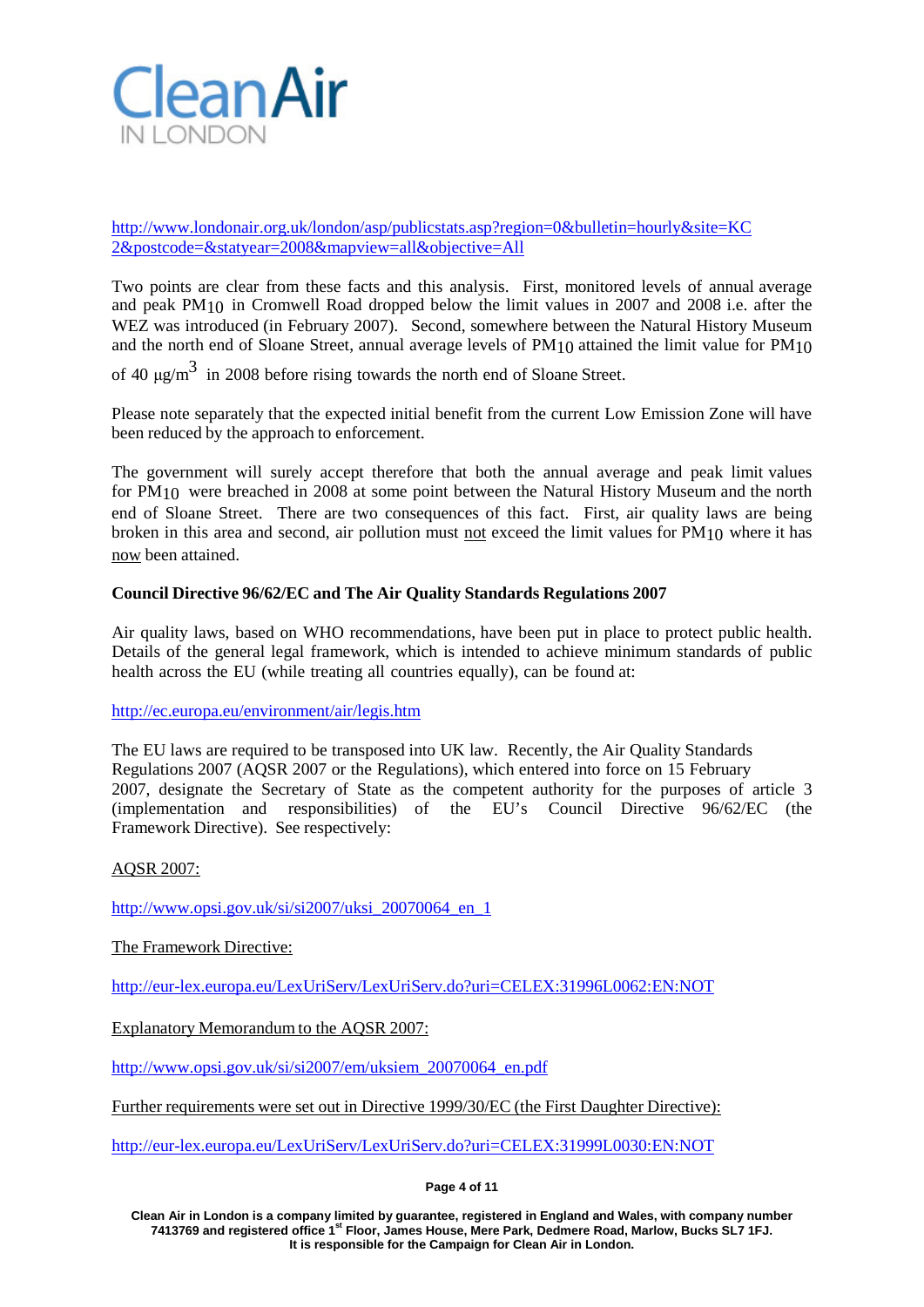

The new EU directive on ambient air quality and cleaner air for Europe which entered into force on 11 June 2008 (the 2008 AQ Directive) states that 'Directives 96/62/EC, 1999/30/EC, 2000/69/EC and 2002/3/EC shall be repealed as from 11 June 2010'. They will be replaced simultaneously then by similar provisions.

# The 2008 AQ Directive:

[http://eur-lex.europa.eu/LexUriServ/LexUriServ.do?uri=CELEX:32008L0050:EN:NOT](http://eur-lex.europa.eu/LexUriServ/LexUriServ.do?uri=CELEX%3A32008L0050%3AEN%3ANOT)

These Regulations give you as the relevant Secretary of the State many duties and powers to improve air quality. The KA wishes to bring to your attention, *inter alia*, five of these duties/powers at this time.

## 1. Limit values must be assessed in outdoor air everywhere, excluding work places

Article 2(1) of the Framework Directive defines 'ambient air' as meaning outdoor air in the troposphere, excluding work places. Article 6(1) states 'Once limit values and alert thresholds have been set, ambient air quality shall be assessed throughout the territory of the Member States in accordance with this article'.

The Explanatory Memorandum states for Article 6(1) of the Framework Directive that 'The transposition of this Article is set out in detail below. It has to be read together with Article 7 of Directive 1999/30EC and Article 5 of Directive 2000/69/EC'.

The AQSR 2007 set out, in Regulation 13 and elsewhere, how ambient air quality is to be measured.

## **In the KA's considered view, limit values apply in ambient air throughout the UK, excluding work places, and must not be exceeded once attained.**

# 2. Limit values must be attained and measures must be taken in the short term

Article 2(5) of the Framework Directive defines a 'limit value' as a level to be attained within a given period and not to be exceeded once attained.

The limit values for PM10 were due to be attained by January 2005 and those for NO2 are due to be attained by January 2010.

Article 7(1) of the Framework Directive says 'Member States shall take the necessary measures to ensure compliance with the limit values'. Article 7(3) states that 'Member States shall draw up action plans indicating the measures to be taken in the short term where there is a risk of the limit values and/or alert thresholds being exceeded, in order to reduce that risk and limit the duration of such an occurrence. Such plans may, depending on the individual case, provide for measures to control and, where necessary, suspend activities, including motor-vehicle traffic, which contribute to the limit values being exceeded.'

The Explanatory Memorandum confirms that Articles 7(1) and 7(3) were transposed into Regulations 7(1) and 11 respectively of the AQSR 2007.

#### **Page 5 of 11**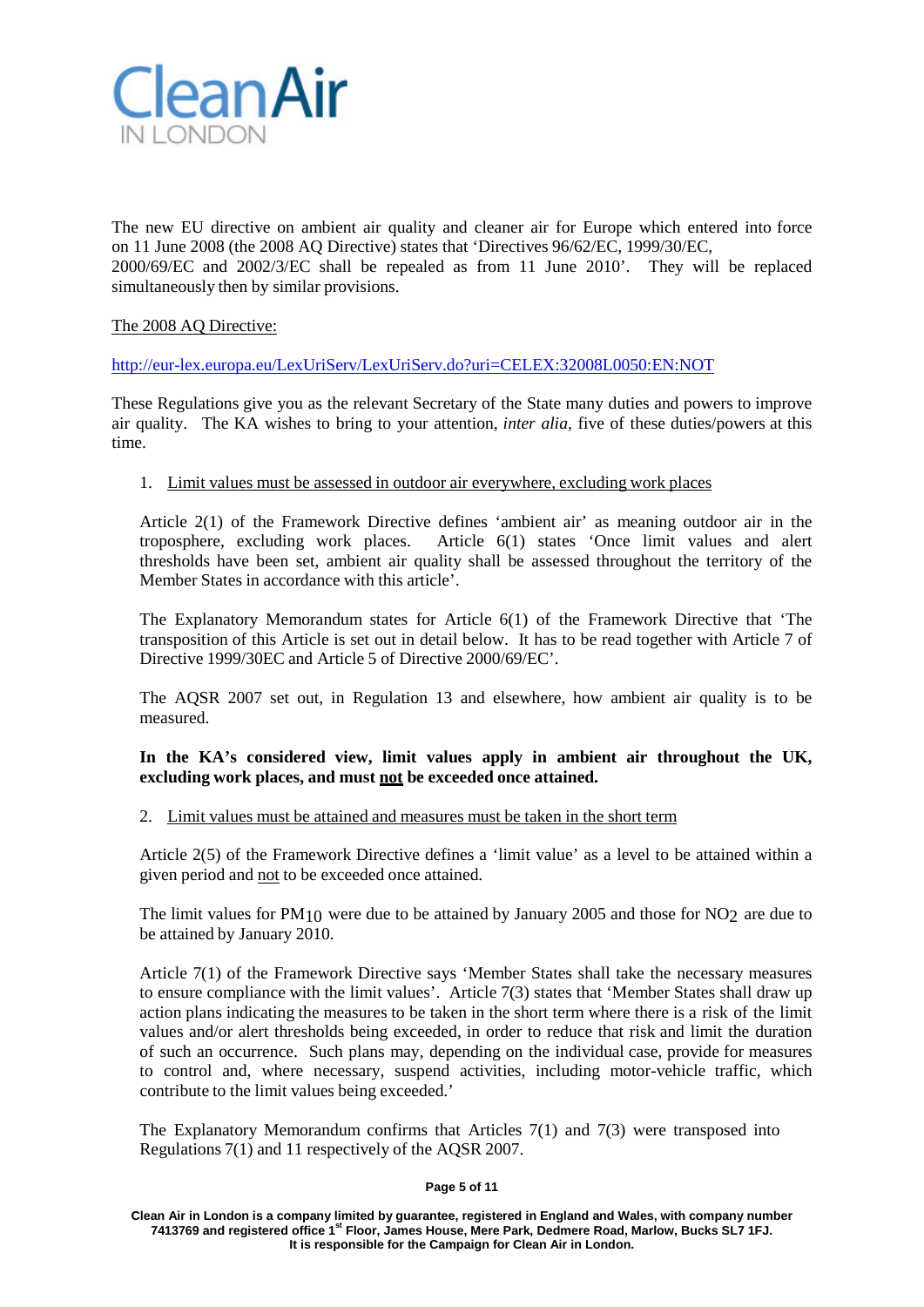

Regulation 7(1) of the AQSR 2007 makes clear that 'The Secretary of State shall take the necessary measures to ensure that the air quality standards ... are attained'. Regulation 11 of the AQSR 2007 states that 'The Secretary of State shall prepare and implement action plans' and that 'when he considers that [there is a the risk that a limit value will be exceeded] within a zone, he shall implement the measures indicated in the relevant action plans within that zone to the extent that he considers necessary in the circumstances'.

**In the KA's considered view, limit values apply in ambient air throughout the UK, excluding work places, and must not be exceeded once attained. Furthermore, a recent preliminary ruling by the ECJ (referred to later in this letter) has confirmed the right of citizens to require that an action be implemented in the short term i.e. not a short time after (a long) time has been taken to prepare plans.**

## 3. Limit values cannot be exceeded once achieved

Article 2(5) of the Framework Directive defines a 'limit value' as a level to be attained within a given period and not to be exceeded once attained.

The Explanatory Memorandum states that Article 2 of the Framework Directive was transposed into Regulation 2 of the AQSR 2007. However, the definition in Regulation 2 of the AQSR 2007 refers only to 'limit values' being a maximum concentration.

**In the KA's considered view, the government has transposed inadequately the definition of limit values by restricting the definition. Nevertheless, in the KA's considered view, limit values apply in ambient air throughout the UK, excluding work places, and must not be exceeded once attained.**

4. Penalties are required to be effective, proportionate and dissuasive

Article 11 of the First Daughter Directive says that 'Member States shall determine the penalties applicable to breaches of the national provisions adopted pursuant to this Directive. Those penalties shall be effective, proportionate and dissuasive.'

The Explanatory Memorandum stated on page 11 that 'regulations rely on public law remedies in relation to breach by the Secretary of State. Penalties in relation to specific polluters are set out in applicable sectoral legislation'.

# **Question: Please explain where the penalties referred to above have been transposed into national law and/or are otherwise in effect and explain why you consider them to be effective, proportionate and dissuasive.**

# 5. The Secretary of State has power to give directions to local authorities and the Mayor of London

Regulation 30 of the AQSR gives the Secretary of State 'the same power to give directions under these Regulations to: local authorities in Greater London; and the Mayor of London, as the Secretary of State has under section 85(5)(a) of the Environment Act 1995 in relation to local authorities outside Greater London'.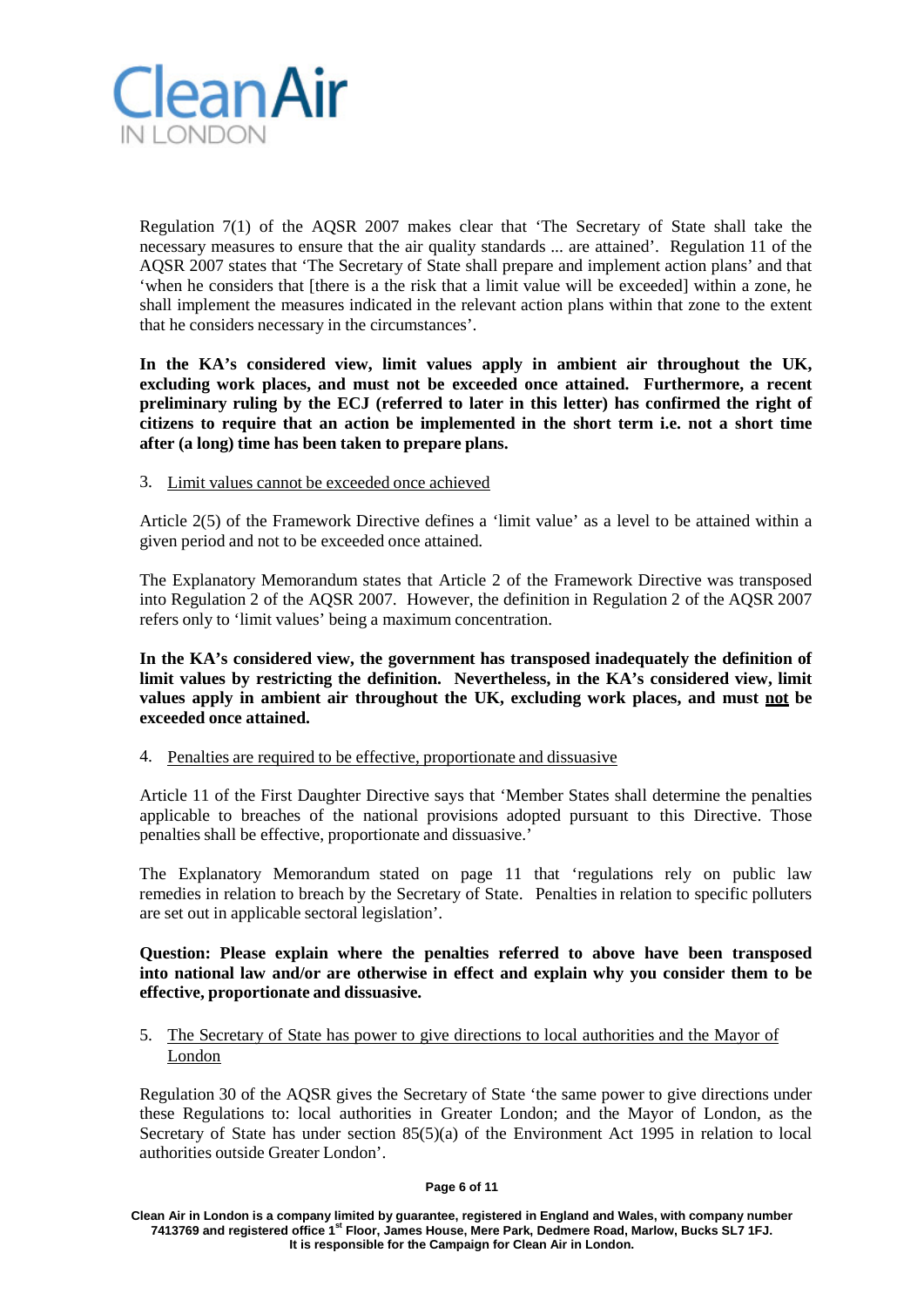

Section 85(5)(a) of the Environment Act 1995 states that 'The Secretary of State shall also have power to give directions to local authorities requiring them to take such steps specified in the directions as he considers appropriate for the implementation of any obligations of the United Kingdom under the Community Treaties ... so far as relating to the quality of air'.

In other words, the AQSR 2007 (and other air quality laws) give the Secretary of State:

- duties to attain the limit values:
- duties to maintain them once met: and
- the power to give directions to the Mayor of London and/or local authorities in London to meet any such obligation.

**The KA respectfully requests and requires that you, as Secretary of State, fulfil these two statutory duties fully including, if necessary, through the giving of directions to the Mayor of London and/or others to ensure that the limit values for NO2 and PM10 are attained in the wider Knightsbridge area and are not exceeded once attained.**

## **Judgement of the European Court of Justice: Dieter Janacek v Freistaat Bayern**

You are likely to be aware of the important Judgement of the European Court of Justice in Case C-237/07: Dieter Janacek v Freistaat Bayern. Press release no. 58/08 dated 25 July 2008 made clear that 'Where there is a risk that the limit value for particulate matter may be exceeded, persons directly concerned can require the competent authorities to draw up an action plan'.

The full press release can be seen at:

<http://curia.europa.eu/en/actu/communiques/cp08/aff/cp080058en.pdf>

and the full Judgement can be found at:

[http://eur-lex.europa.eu/LexUriServ/LexUriServ.do?uri=CELEX:62007J0237:EN:HTML](http://eur-lex.europa.eu/LexUriServ/LexUriServ.do?uri=CELEX%3A62007J0237%3AEN%3AHTML)

The European Commission has welcomed the preliminary ruling and the recognition by the ECJ that individual citizens have the right under the Framework Directive to require national authorities to draw up a short term action plan with the aim of maintaining or achieving compliance with the air quality limit values. It is clear from the Judgement that citizens are entitled to require that action plans are prepared and implemented to improve air quality in the short term i.e. not a short term after a long time has been taken to prepare such plans.

This Judgement may be relevant to some or all of the 227 local authorities across the UK that have declared an Air Quality Management Area (which is required if they expect air quality standards to be breached) as well as to some or all of those that should have declared an AQMA and have failed to do so. For a list of the 227 local authorities mentioned please see:

#### <http://www.airquality.co.uk/archive/laqm/list.php>

Local authorities are required to put together a plan to improve air quality once it has declared an

**Page 7 of 11**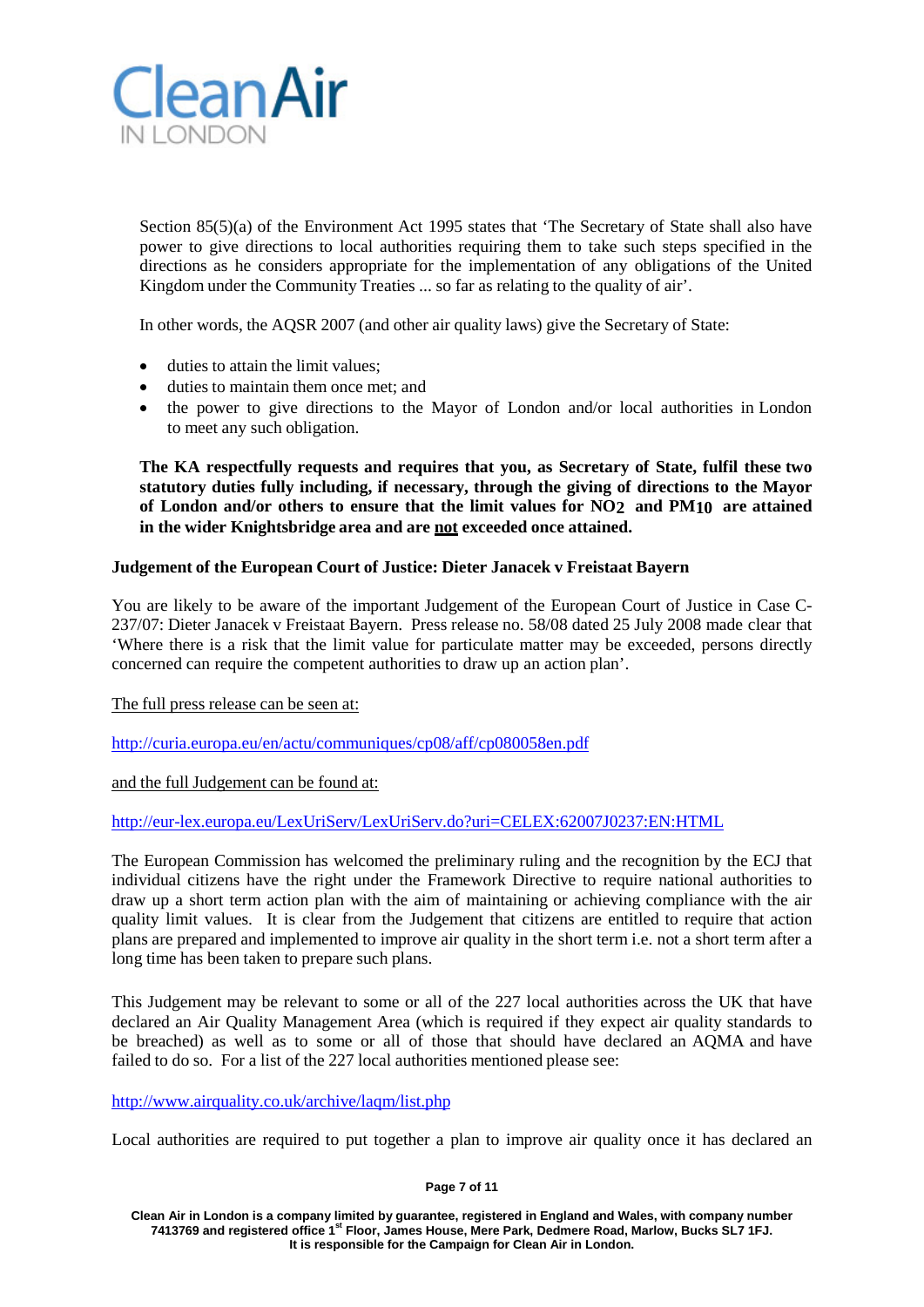

AQMA. An AQMA could be just one street or it could be much larger. In this context, the KA was surprised to see in Defra's recent 'Report to the European Commission concerning UK plans and programmes to meet exceedances of EU air quality limit Values in

2005 and 2006' that some 52 Borough Councils, London Boroughs, District Councils, Metropolitan Borough Councils and City Council seem not to have produced such plans. Defra's list includes the London Boroughs of Bromley and Havering. See:

<http://cdr.eionet.europa.eu/gb/eu/aqpp/envsqrw7q>

You may be aware that Commissioner Dimas confirmed in his letter dated 16 December 2008 to Edward Davey, Shadow Foreign Secretary of the Liberal Democrats, that the European Commission is preparing the launch of infringement proceedings against the UK for exceeding the PM10 limit values.

Significantly, Commissioner Dimas, the Environment Commissioner, referred to this Judgement in his letter to Edward Davey when he said: "The Commission welcomed this ruling in which the Court confirmed that EU citizens concerned by air pollution have the right to require before national courts, not only that air quality limit values are complied with, but also that local authorities draw up air quality action plans when there is a risk that limit values set under EU legislation are exceeded. It is expected that this ruling will provide a further incentive at all levels of governance to take appropriate measures to comply with air quality legislation".

**The KA is hereby respectfully exercising its right to request and require you, as the competent authority as defined in the AQSR 2007 and as confirmed by the Judgement referred to above, to ensure that the limit values for NO2 and PM10 are attained in the wider Knightsbridge area of London and not exceeded once attained. Please take such action as may be necessary including, but not limited to, giving appropriate directions to the Mayor of London and/others to ensure that limit values will not be exceeded once attained and to implement action plans that are expected to achieve, in the short term, the limit values for NO2 and PM10.**

## **Western extension of the Congestion Charging Zone**

Against the backdrop of serious breaches of air quality laws in the Knightsbridge area, the possible removal of the western extension of the Congestion Charging Zone (WEZ) is of particular and immediate concern to the KA. The Mayor of London's non-statutory consultation document stated that its removal would result in 'significantly increased road traffic and pollution' (i.e. it would rise in some places above limit values once attained). See Figure 1 on page 3:

<http://www.tfl.gov.uk/tfl/roadusers/congestioncharging/westernextension/pdf/Executive-> Summary-Report-to-the-Mayor-on-Western-Extension

Indeed, the previous Air Quality Minister, Jonathan Shaw, highlighted this matter in the House of Commons on 17 July 2008 when he expressed concern about 'what life would be like without the congestion charge in [the western extension of the zone (the WEZ)'. This debate can be seen at: [http://www.theyworkforyou.com/debate/?id=2008-07-17a.388.6.](http://www.theyworkforyou.com/debate/?id=2008-07-17a.388.6)

You will be aware that Mayor Johnson subsequently announced on 27 November 2008 that he intends to remove the WEZ. See:

#### **Page 8 of 11**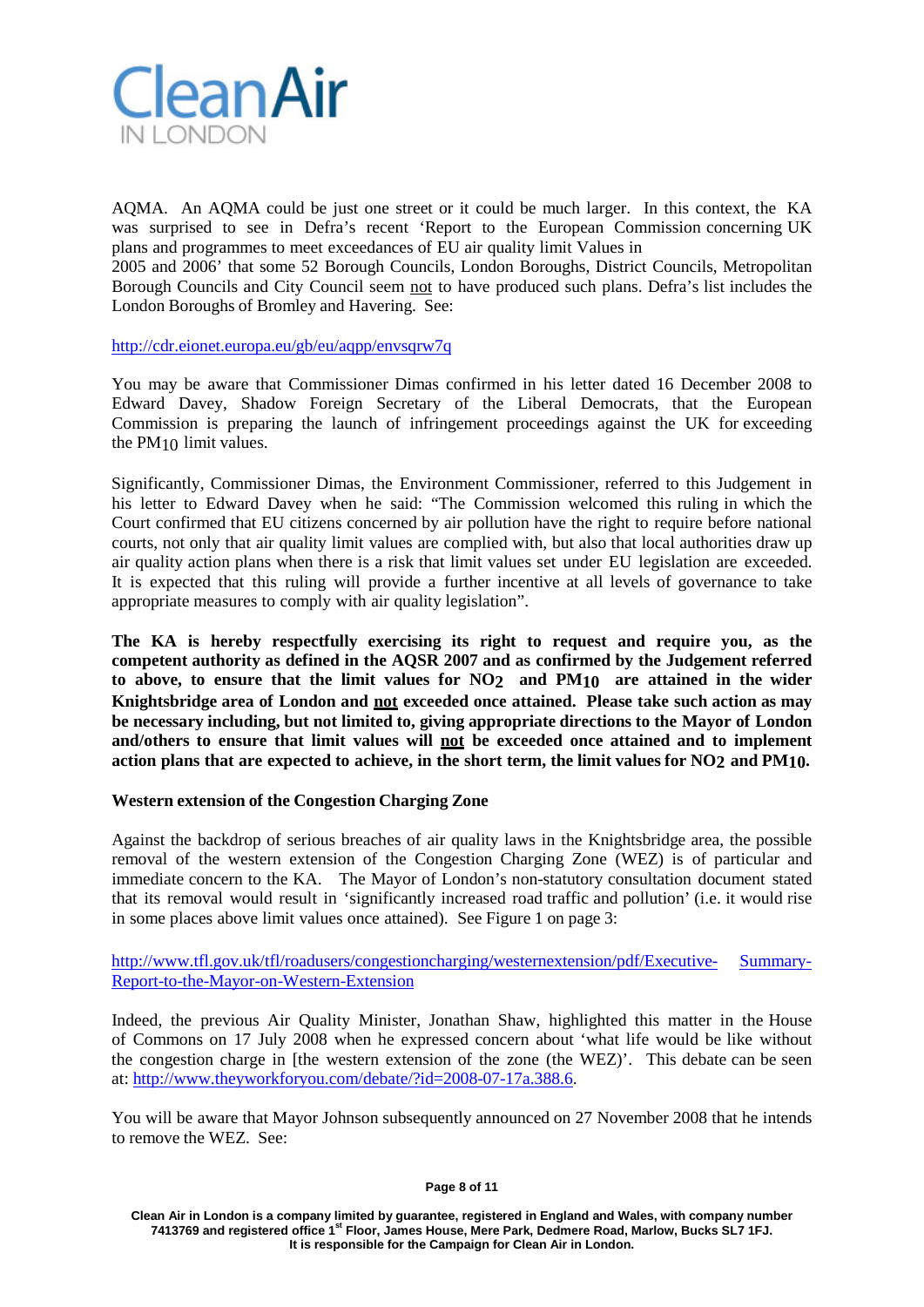

### [http://www.london.gov.uk/view\\_press\\_release.jsp?releaseid=19898](http://www.london.gov.uk/view_press_release.jsp?releaseid=19898)

This announcement took place despite the KA highlighting to Mayor Johnson, in its reply to the informal consultation that took place in September 2008, that it considered that such action could breach the Mayor's statutory duty to work towards the limit values and the Secretary of State's duty to ensure limit values are not exceeded once attained.

As you will have seen at the start of this letter, the limit values for PM10 have only recently been met in part of the wider Knightsbridge area after coming into force in 2005. As set out above, you are under a legal duty to ensure that the limit values are not exceeded once attained. In the KA's view therefore, if you allow the removal or weakening of the WEZ, without its replacement simultaneously by fully offsetting measures to improve local air quality, this would represent a breach of your statutory duty to ensure that limit values are not exceeded once attained.

As an aside, one possible inadvertent consequence of the WEZ being removed is that proposals to improve the Exhibition Road area could be jeopardised since they may divert traffic to already over-burdened roads.

Please therefore direct Mayor Johnson and/or others as necessary not to remove and/or weaken the WEZ unless at least full, directly offsetting measures are put in place simultaneously to improve local air quality in this area.

### **London needs urgently one or more additional inner Low Emission Zones**

The purpose of this letter is not to propose particular measures to improve air quality (that have been referred to in detail in other correspondence). Indeed, it is clear from the AQSR 2007 and other air quality laws that you have a duty to consider a variety of possible measures.

However, the KA wishes to bring to your particular attention the merits of implementing one or more additional inner Low Emission Zones (LEZs) in London.

First, many countries across Europe are already planning such zones in order to comply with the same air quality laws as the UK is obliged to comply with. See a list sorted by city and country:

<http://lowemissionzones.eu/cities-a-z>

Second, to achieve economies of scale, these LEZs should be backed by national standards and incentives for the abatement of hazardous emissions from vehicles.

Third, they are most cost effective when they target the most polluting vehicles in the most polluted areas (i.e. most directly making the 'polluter pay'). For an example, please see the LEZ in Berlin, Germany:

<http://lowemissionzones.eu/countries-mainmenu-147/germany-mainmenu-61/berlin>

Fourth, they need to take account fully of forecasts for increasing congestion (i.e. it is naive to consider that London would suffer only the congestion it experienced in earlier years if congestion

**Page 9 of 11**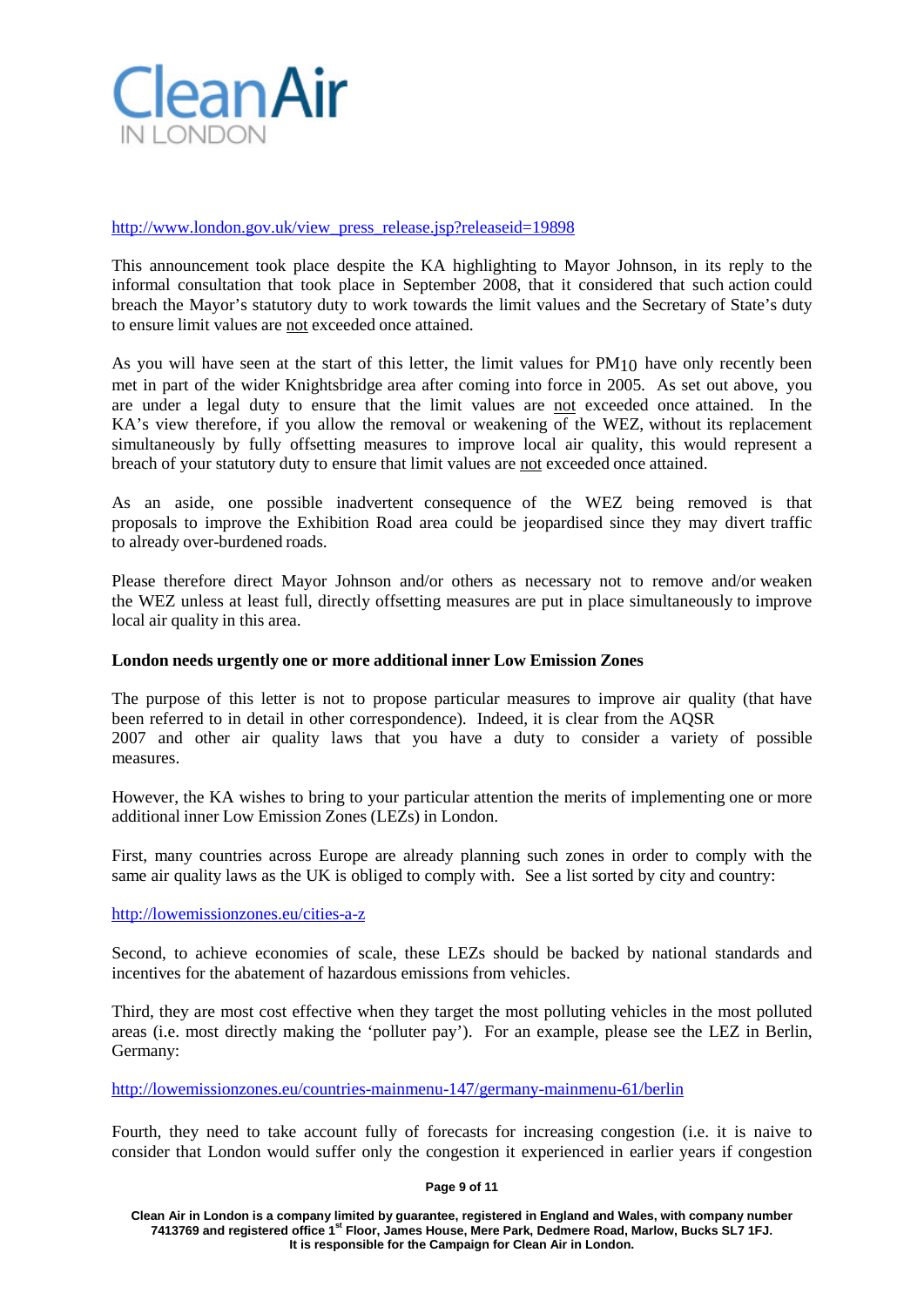

charging was removed in London). Please see the latest Department for Transport's forecasts for congestion in London:

<http://www.dft.gov.uk/pgr/economics/ntm/roadtransportforcasts08/>

Fifth, the introduction of such an inner LEZ may make it possible not to tighten further the existing LEZ i.e. avoid the necessity for the oft referred to 'white van man' (and others) to drive lower emission vehicles into parts (say) of outer London which do not face an air quality problem.

### **Close**

The KA wishes to record its thanks to you for your personal commitment to see air quality improved and for all the work that you and your many colleagues at Defra undertake in this area. We have copied a number of interested parties, not least the current Air Quality Minister, Lord Hunt of Kings Heath.

Finally, the KA wishes to emphasise its hope that its actions may set a valuable precedent and encourage other community groups in London (and elsewhere) to seek improvements in local air quality and reductions in air pollution generally.

Please acknowledge receipt of this letter and respond then on behalf of the government to the points made in this letter. In doing so, please reply electronically to the email address provided separately.

With best wishes.

Yours sincerely

Simon Birkett Chair Transport and Environment Committee The Knightsbridge Association

By hand: Winston Fletcher, Chair, The Knightsbridge Association Carol Seymour-Newton, Honorary Secretary, The Knightsbridge Association

Cc: Commissioner Dimas, Environment DG The Rt. Hon. Geoff Hoon MP, Secretary of State for Transport The Rt. Hon. Ed Miliband, Secretary of State for Energy and Climate Change The Lord Hunt of Kings Heath, Minister for Air Quality Boris Johnson, Mayor of London **ORGANISATIONS** Helen Ainsworth, EU and International Air Quality, Defra Jenny Bates, London Regional Campaigns Co-ordinator, Friends of the Earth Patricia Brown, Chief Executive, Central London Partnership Tim Hockney, Executive Director, London First Sarah Legge, GLA Principal Policy Adviser – Air Quality Dame Judith Mayhew, Chair, New West End Company

**Page 10 of 11**